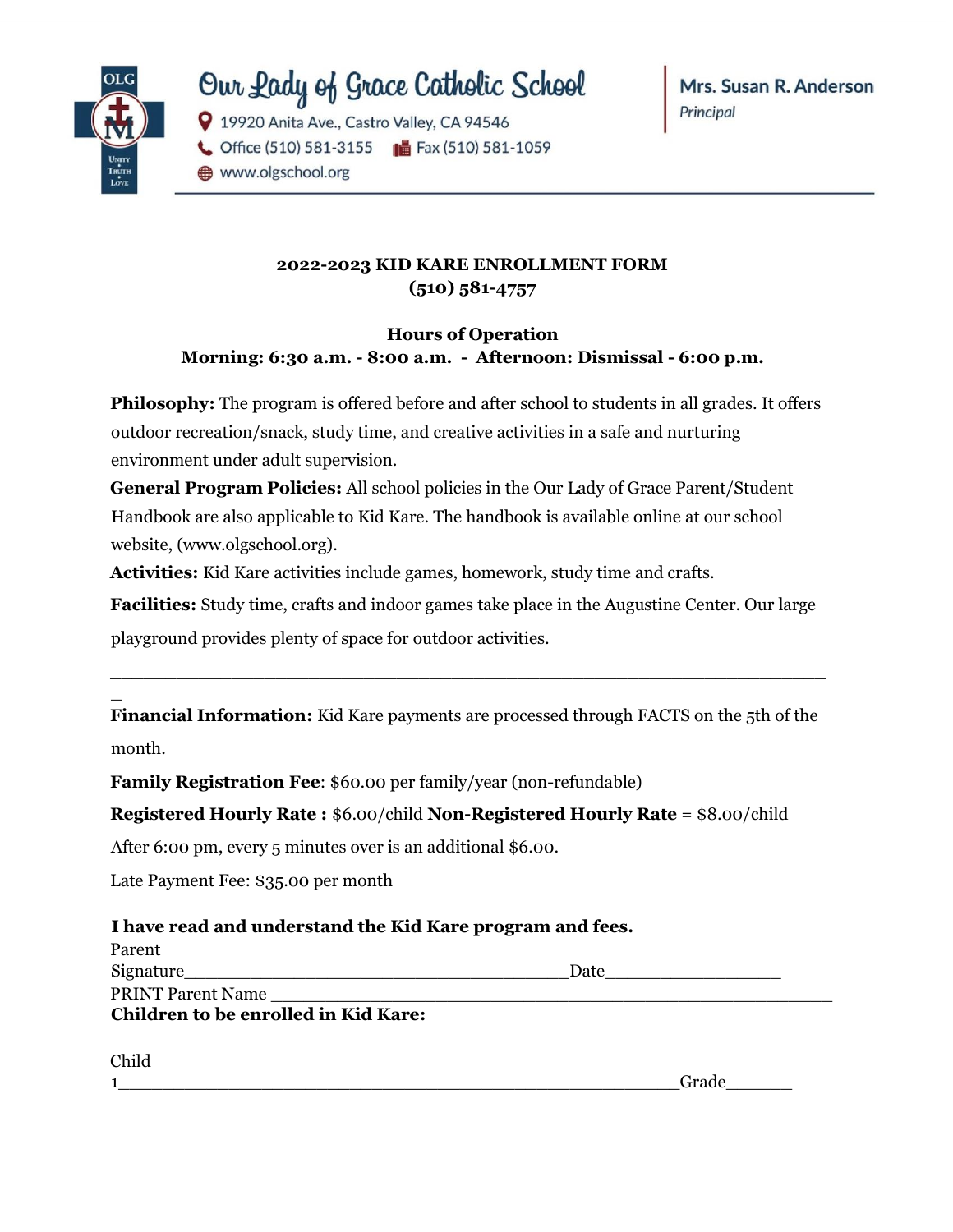| Child          |       |  |
|----------------|-------|--|
| $\mathbf{2}$   | Grade |  |
| Child          |       |  |
| $\overline{3}$ | Grade |  |
|                |       |  |

Our Lady of Grace Catholic School **Catholic School** Kid Kare Enrollment 2018-2019